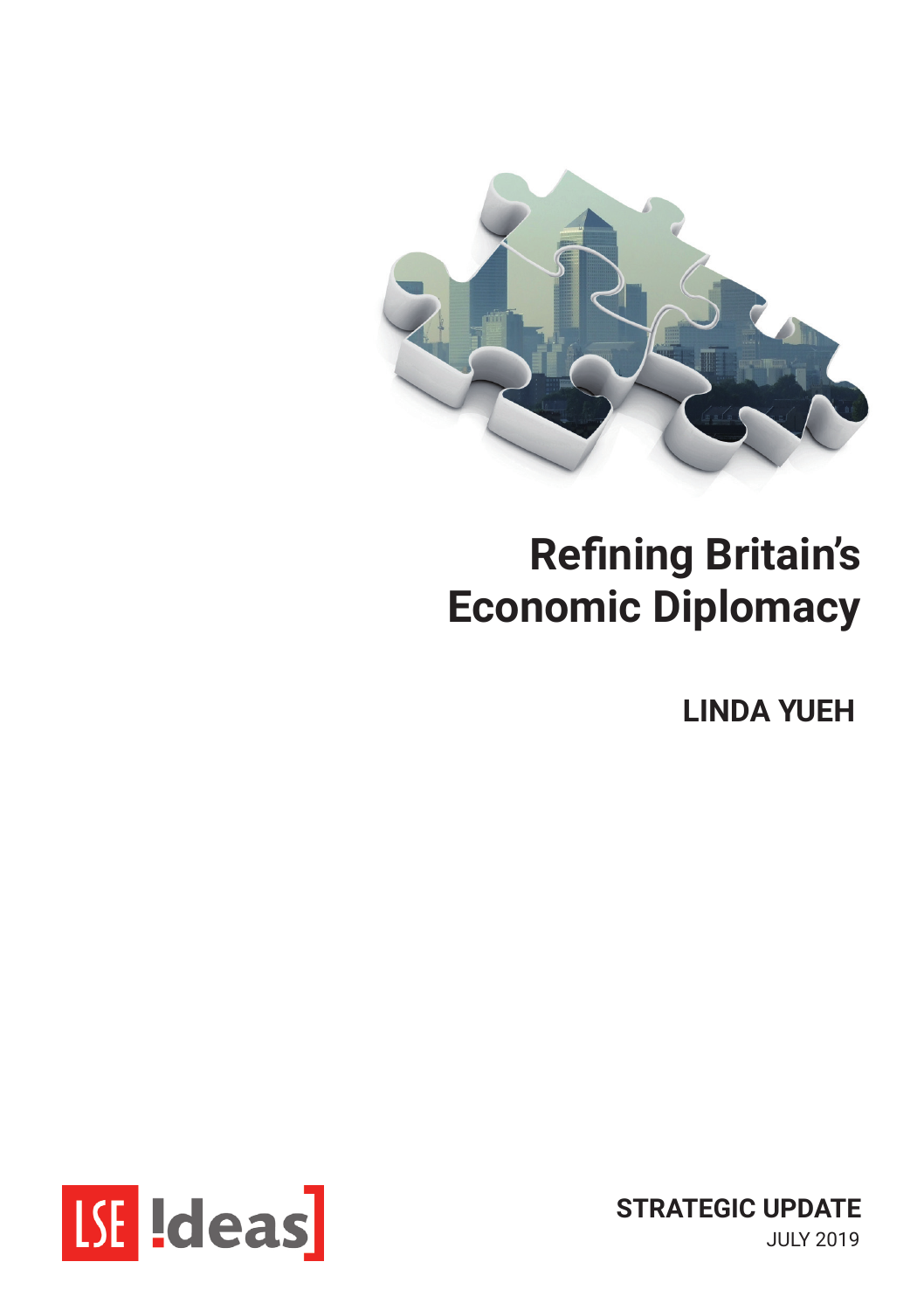

#### **Currently ranked Europe's top university affiliated think tank.**

LSE IDEAS is LSE's foreign policy think tank. We connect academic knowledge of diplomacy and strategy with the people who use it.

Through sustained engagement with policymakers and opinion-formers, IDEAS provides a forum that informs policy debate and connects academic research with the practice of diplomacy and strategy.

IDEAS hosts interdisciplinary research projects, produces working papers and reports, holds public and off-therecord events, and delivers cutting-edge executive training programmes for government, business and third-sector organisations.



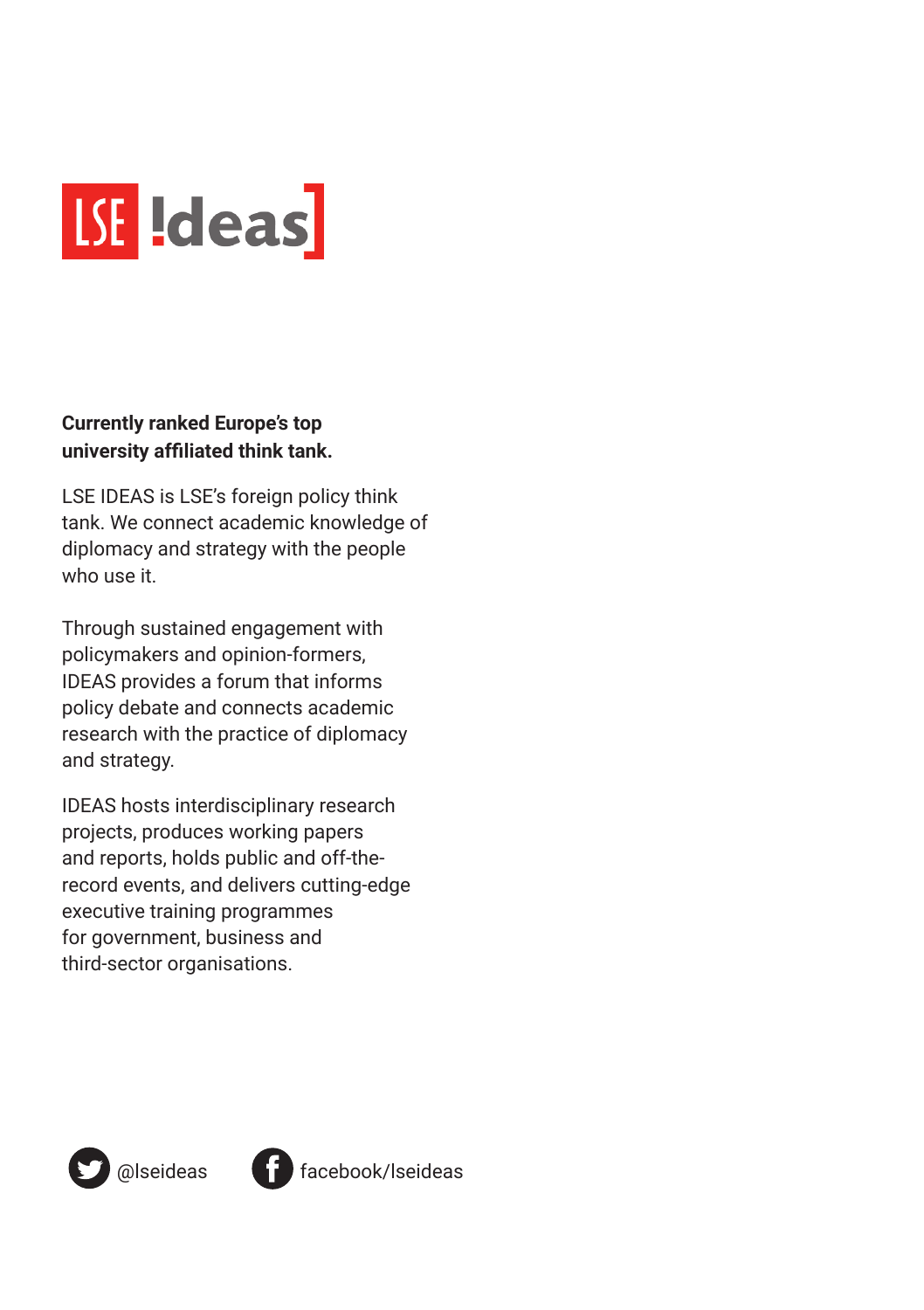### **introduction**

**E** conomic diplomacy is a broad concept and generally refers to the policy choices made by a government in setting foreign economic policy  $-$  and how those aims interact with foreign policy as well as affect the wider society. This is a particularly pertinent question for the UK. The EU referendum has thrown up questions around globalisation as well as how to reposition Britain in the world after Brexit.

The need to refine economic diplomacy stems from the UK government's professed intent to leave the European Union and negotiate its own free trade agreements (FTAs) after Brexit. Britain would be setting its own trade policies for the first time since 1973, which was when such powers were delegated to the then EEC. It also means that the aims of British trade and associated foreign investment policies will need to be explicitly set out for the first time in four decades.

Within the European Union, a similarly close examination of economic diplomacy has recently been undertaken as the global financial crisis of a decade ago revealed fissures and tensions within the world economy.<sup>1</sup> A study by the European Parliament as to the EU's strategy for setting economic diplomacy mentions the following focus:

In the absence of a standard definition, it is generally agreed that economic diplomacy can be defined in a number of different ways. The first attempt to define the concept dates back to the beginning of the 21st Century but most of the work has been carried out since 2009. There are at least three strands, each one wider in scope, that are common to all definitions of economic diplomacy: 1) facilitating access to foreign markets for national businesses; 2) attracting foreign direct investment (FDI) to a national territory; and 3) influencing international rules to serve the national interest.<sup>2</sup>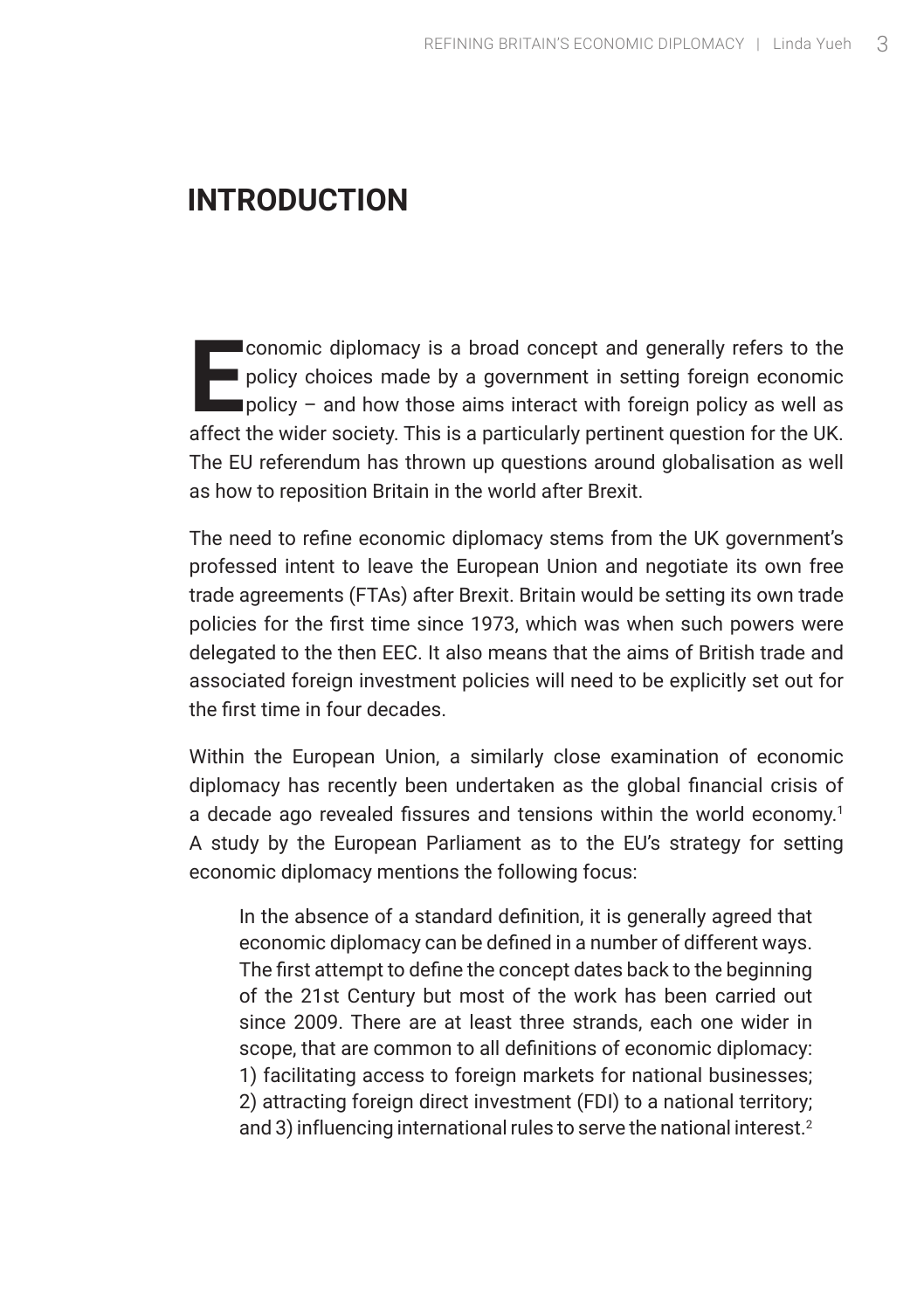There is no doubt that ever-growing global linkages alongside heightened protectionist tendencies point to a need for countries to have a strategic economic and commercially-based approach to access foreign markets and also attract investment. But what are, or should be, the principles underpinning the future trade and investment agreements for the UK? Should Britain seek to influence international rules to serve its national interest? And how will trade and investment agreements affect British foreign policy? And how in turn will these policies affect a British society hugely divided over globalisation and Brexit?

' The aims of British trade and associated foreign investment policies will need to be explicitly set out for the first time in four decades. '

#### **What should Britain's Economic Diplomacy consider?**

In each of these areas, there are numerous issues to consider.

First, which principles should govern international trade and investment policies? For instance, will the government pursue free trade agreements in services that could open up new aspects of the National Health Service (NHS)? This is potentially a part of any U.S. trade deal. Will trade agreements require reciprocity? This is an issue for China, the world's second largest economy, which has relatively closed markets compared with Britain.

Which economies should be the priority for trade agreements? After all, there is only so much capacity to undertake trade negotiations, so there must be prioritisation. The best trade negotiators, such as America's USTR (the office of the U.S. Trade Representative), normally attempt to negotiate a small number of FTAs at a time. Along with discussions over the future relationship with the European Union, should the priority be the major economies (e.g., U.S., China) because they offer the biggest markets or smaller Commonwealth countries (e.g., Australia, Canada) which are potentially easier to agree and could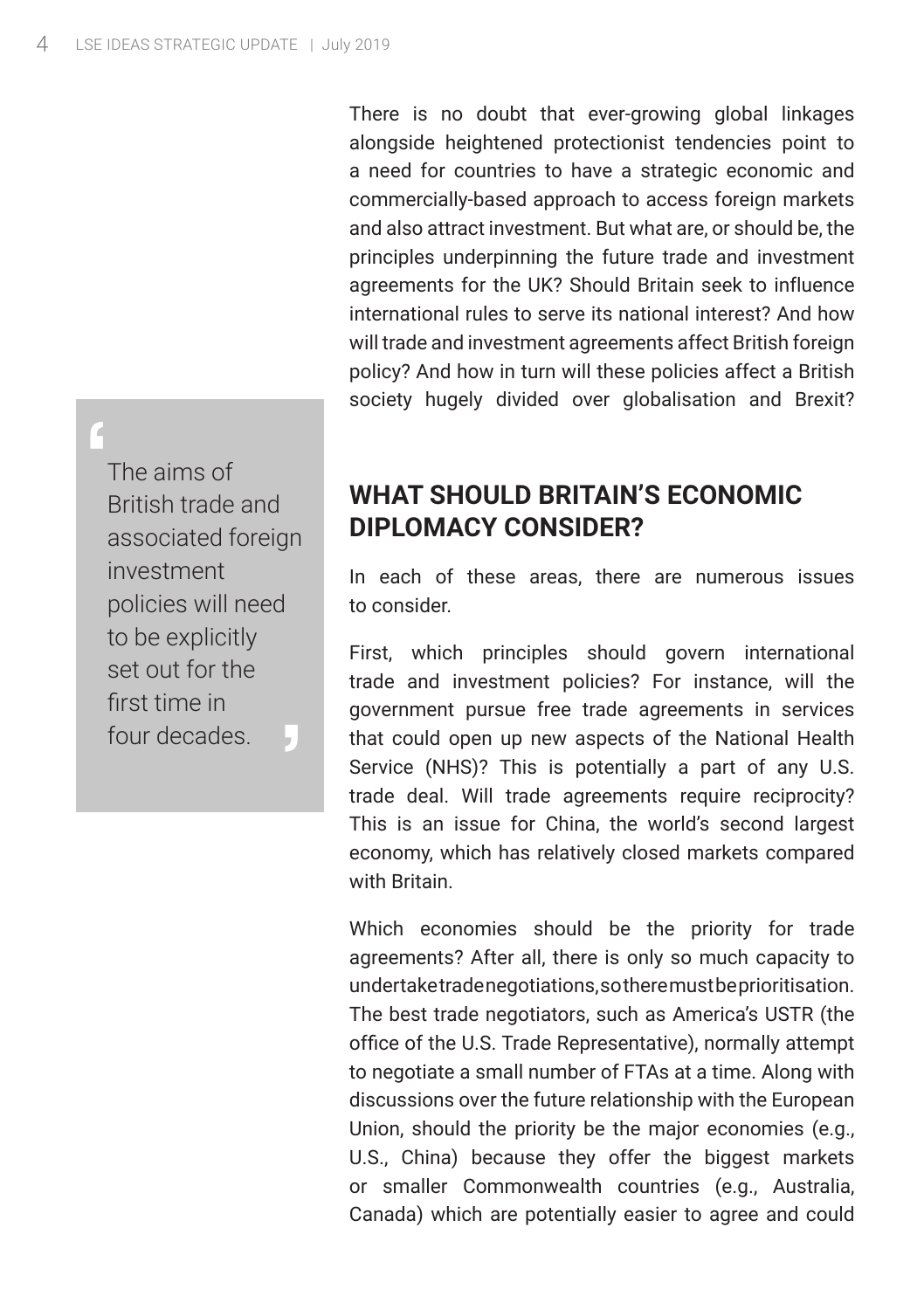be used as the basis for more complex deals? What combination of FTAs with advanced versus emerging economies would be optimal both practically and strategically to achieve Britain's economic ambitions?

In terms of international investment, there are also a number of issues to consider. Unlike international trade which has the World Trade Organisation (WTO) as the source of trade law, international investment has no equivalent. Companies and nationals of one country can enter into bilateral investment treaties (BIT) to facilitate investing in another country's markets. At present, there is a pressing need to establish principles in this area. For instance, the growth in state-financed or state-controlled firms poses a challenge in terms of potentially distorting a level playing field when such firms invest in foreign markets.

Investment policies also need to be considered in conjunction with trade policy. A large and growing portion of international trade is conducted by multinational corporations which take decisions about locating supply and distribution chains as well as establishing subsidiaries and affiliates abroad, which constitute intra-firm trade. Companies' international investment decisions are a notable dimension of international trade flows. Intra-firm trade, that is, international trade that is conducted within one firm, is estimated to account for a significant portion of global trade.<sup>3</sup> So, how to

conduct international investment is important to consider alongside trade agreements in terms of a country's foreign economic policy.

Whether and how to influence these and other international rules is a further dimension to consider. This is a pertinent area for the UK as it is a largely servicesbased economy and the world's second largest exporter of services after only the United States. International trade in services is highly influenced by regulations, rules, norms, standards and other non-tariff measures. Unlike goods trade, services trade opening under the WTO is not nearly as encompassing. Thus, the EU, U.S., Japan and other advanced economies launched the Trade in Services Agreement (TiSA) talks in 2013 to liberalise global services trade. This initiative has stalled with a change in U.S. administration. It has significant implications for Britain. The UK has the highest services trade to GDP ratio among advanced economies.4 So, as a significant services trader, should Britain take up the mantle and aim to set international rules, particularly in services?

What about digital trade? In a breakthrough after 21 years of negotiations, the WTO has launched a round of talks around liberalising digital trade and e-commerce in January.5 Like services, digital trade is fast growing and the UK has a flourishing tech sector. Britain is ranked as one of the top 10 digital economies in the world.<sup>6</sup>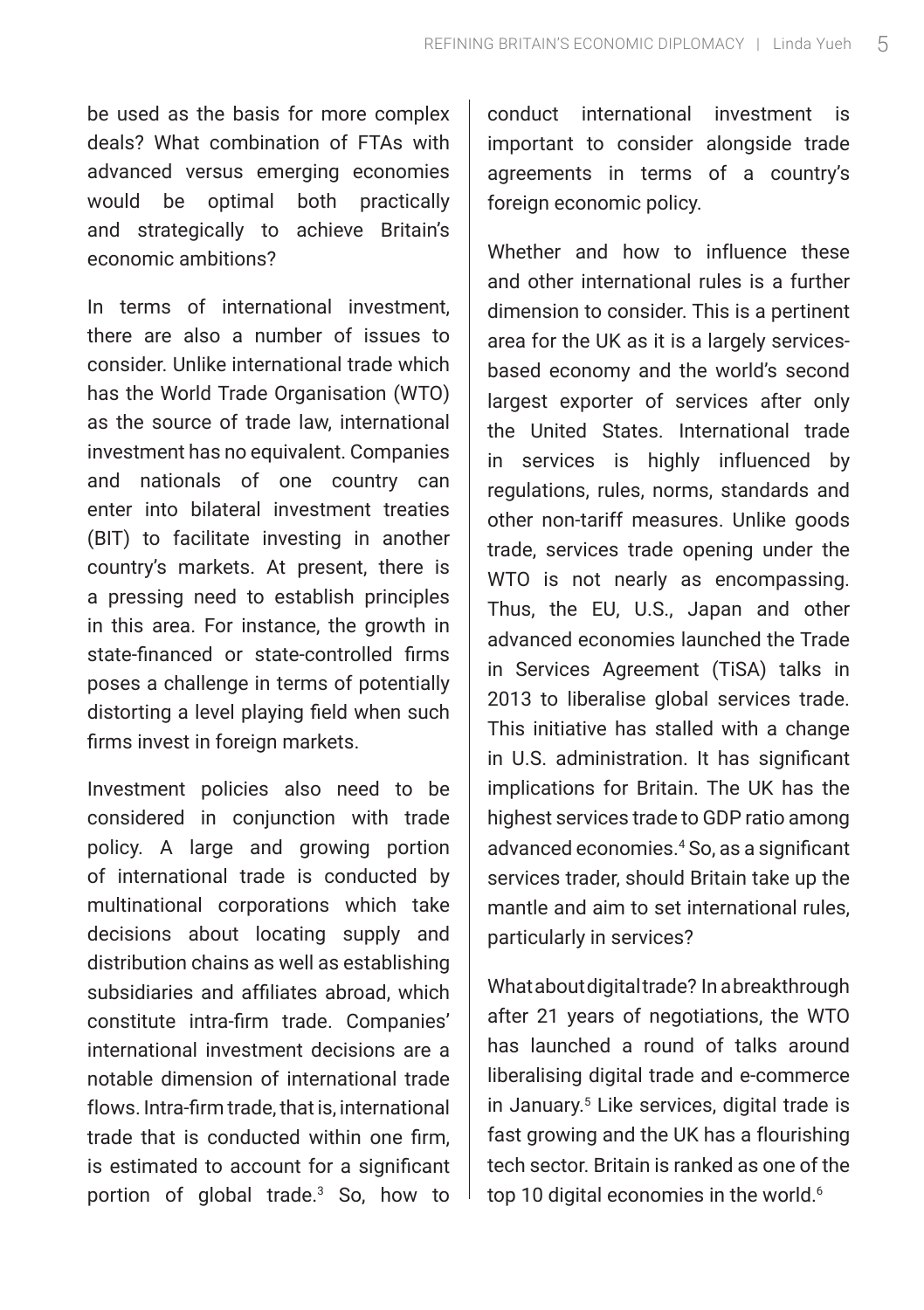The first mover tends to be influential in helping to establish rules and norms, which may serve the UK's national interest. But, should this be a priority for policymakers compared to focusing on negotiating trade deals?

And how would these trade and investment priorities fit with Britain's broader foreign policy aims? Should the promotion of "soft power" be part of economic diplomacy? How would foreign economic policy advance or hinder those aims? For instance, the government has discussed using aid to support Britain's trade aims.<sup>7</sup> Is it appropriate to align overseas development assistance with trade aims when aid supports the world's poorest countries? Would some countries potentially not receive assistance should they not be part of Britain's strategic priorities? The Prime Minister at the UN mentioned the importance of the Commonwealth whilst the UK holds the Chair-in-Office for two years.8 How much priority should these 52 nations have versus other groupings, such as the CPTPP, the Pacific rim FTA, which the government has also professed an interest in joining?9 What about trading with nations with dire human rights records? What about arms sales to such countries? In short, how should economic aims be integrated with foreign policy?

Finally, what is the link between what the UK does abroad and the impact this has on British society across the entire country? In the past few years, there has been a backlash against globalisation in general and multilateral bodies (such as the EU)

in particular. Indeed, some insist that the British economy–one of the most open in the world–may have become too open, and to use a phrase increasingly heard in public discourse, has come to serve the interests of the few and not the many. How will the UK balance between retaining all the advantages of remaining open and being 'Global Britain' and at the same time address these distributional issues?

Of course, the backlash against globalisation captures a wide dimension of challenges, including not just trade but also automation. Even if the latter is thought to have a greater impact than the former in terms of domestic distributional impact, trade has been known to create winners and losers since the days of David Ricardo when he wrote the theory of comparative advantage in the 19th century.10 But, how policymakers should help those who have been left behind remains an unsettled but very important question. Even if part of the remedy is a level playing field for trade and investment, that alone will not preclude the distributional impact from globalisation. Ricardo's model was one of free trade. The theory is that the economy overall gains but certain groups will lose as the economy specialises less in the sectors in which the country does not have a comparative advantage. Thus, the usual remedy is to redistribute income from the tax gains from the overall bigger economy to those left behind by globalisation. It's domestic policy that's deployed. But, domestic policies to help the losers from globalisation have proved to be insufficient. The discontent against globalisation suggests that new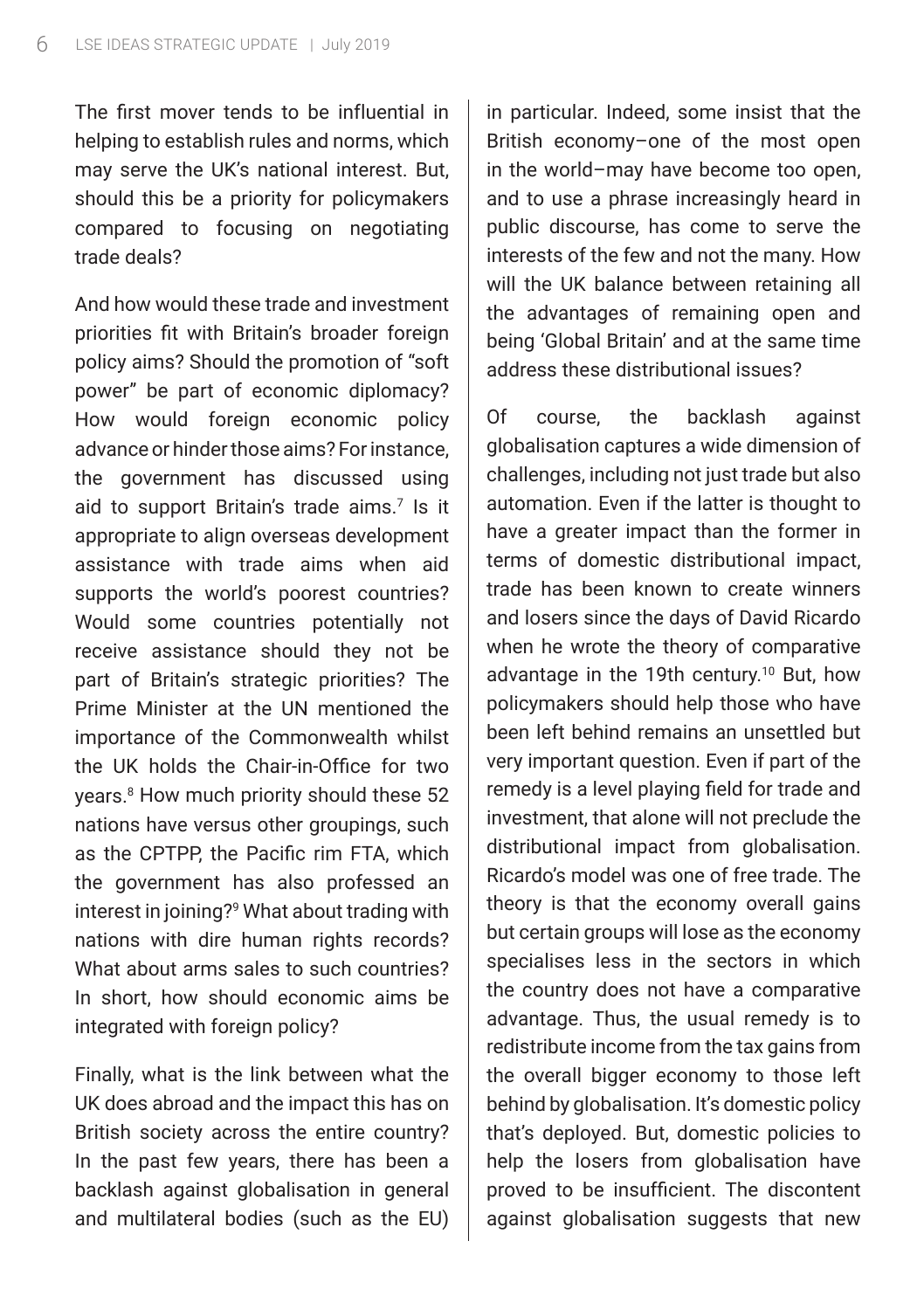policies are needed to ensure that opening up the world economy does not worsen the distribution of income or wealth in Britain.

It is these effects that have led domestic politics to be described as a constraint on foreign policy. It would be similar for foreign economic policies around international trade. Therefore, fashioning policies that can muster the support of the populace would be essential to ensure that foreign economic aims are properly coordinated with and set in conjunction with domestic economic and social policies. It's all the more important as Britain is a divided society at present.

#### **Values and the future**

Another aspect to consider within the broad remit of Britain's economic diplomacy is around values, including promoting universal values and a rules-based international system. Democracy, rule of law, justice, equality, and protecting the environment are among the defining values for the UK. Moral leadership should permeate not only foreign policy but also foreign economic policy. So, an examination of economic diplomacy would need to incorporate how best to promote such values alongside the other interests described earlier.

One position for Britain to consider is how to promote shared values and a rules-based system on the multilateral stage. For instance, can the UK be the neutral arbiter working with the economic superpowers (US, China, EU) to craft universal standards around technology? That is very important for digital trade and the current balkanised environment raises the prospect of a fragmented world economy with different technology standards. There are other examples but with digital and services, it is important to agree standards and norms, which the UK might consider playing a leading role to set on the world stage.

e<br>F<br>th Fashioning policies that can muster the support of the populace would be essential to ensure that foreign economic aims are properly coordinated with and set in conjunction with domestic economic and social policies.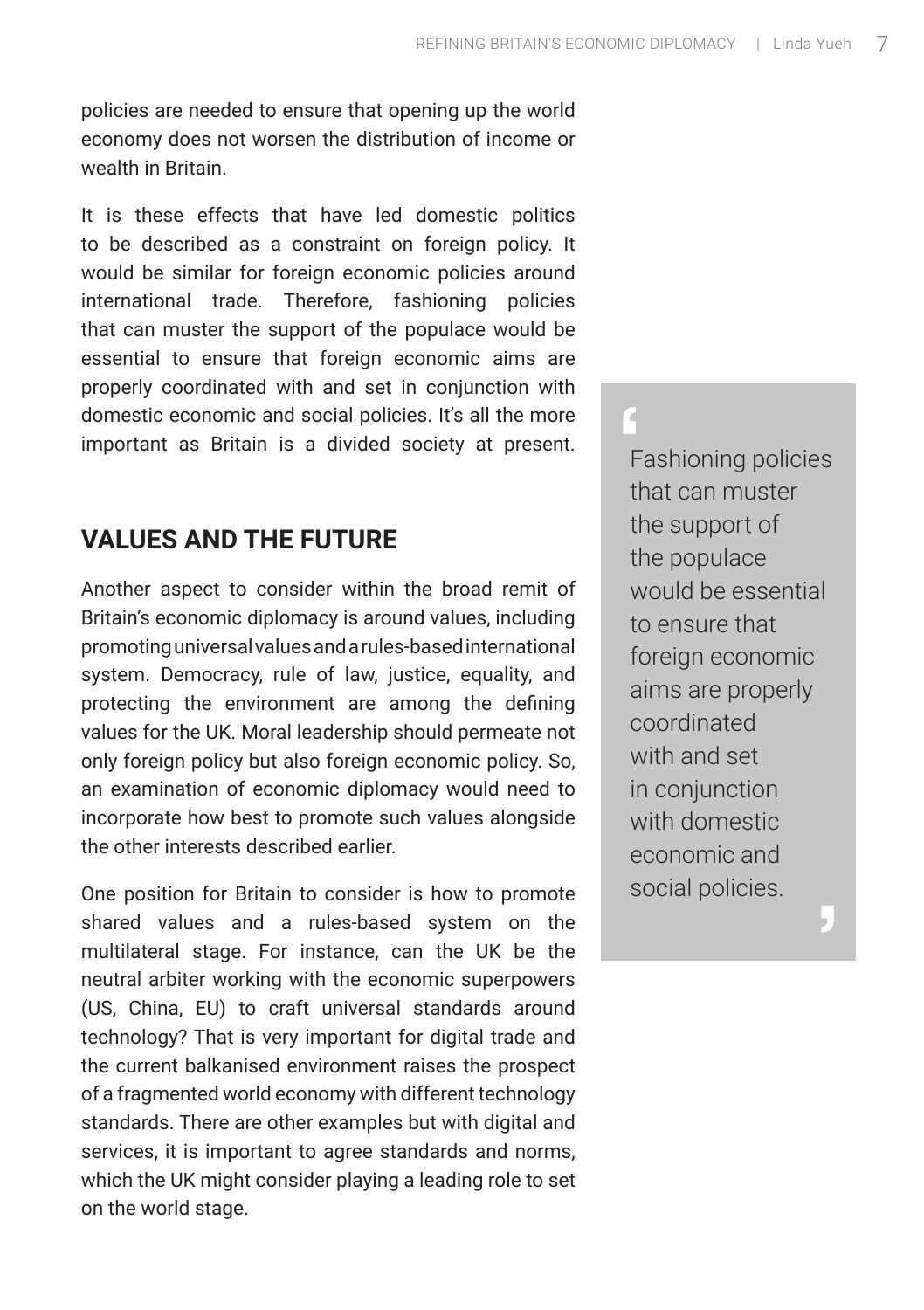# '

Democracy, rule of law, justice, equality, and protecting the environment are among the defining values for the UK. Moral leadership should permeate not only foreign policy but also foreign economic policy.

'

In a previous LSE IDEAS Strategic Report, I wrote about the UK becoming a global trade hub for services.<sup>11</sup> Being a leader for setting standards would go a long ways toward persuading countries that do not have FTAs with each other to choose to direct their trade and investment through the UK. That would enhance Britain's prospects of becoming a trading hub for the fastest growing areas of world trade: services and digital.

#### **Conclusion**

To refine Britain's economic diplomacy would require taking into account a plethora of issues, such as those raised in this article. By establishing the principles that would govern the UK's foreign economic policy, Britain would be in a strong position to strategically position itself in the 21st century world economy. Economically, a number of the emerging trends are highly suited to the strengths of the UK with its focus on services and the digital economy. Politically, though, this is a challenging time in the world. But that offers an opportunity for the UK to take a lead and set a helpful direction for the rest of the world and ensure that trade and investment policies benefit all in society.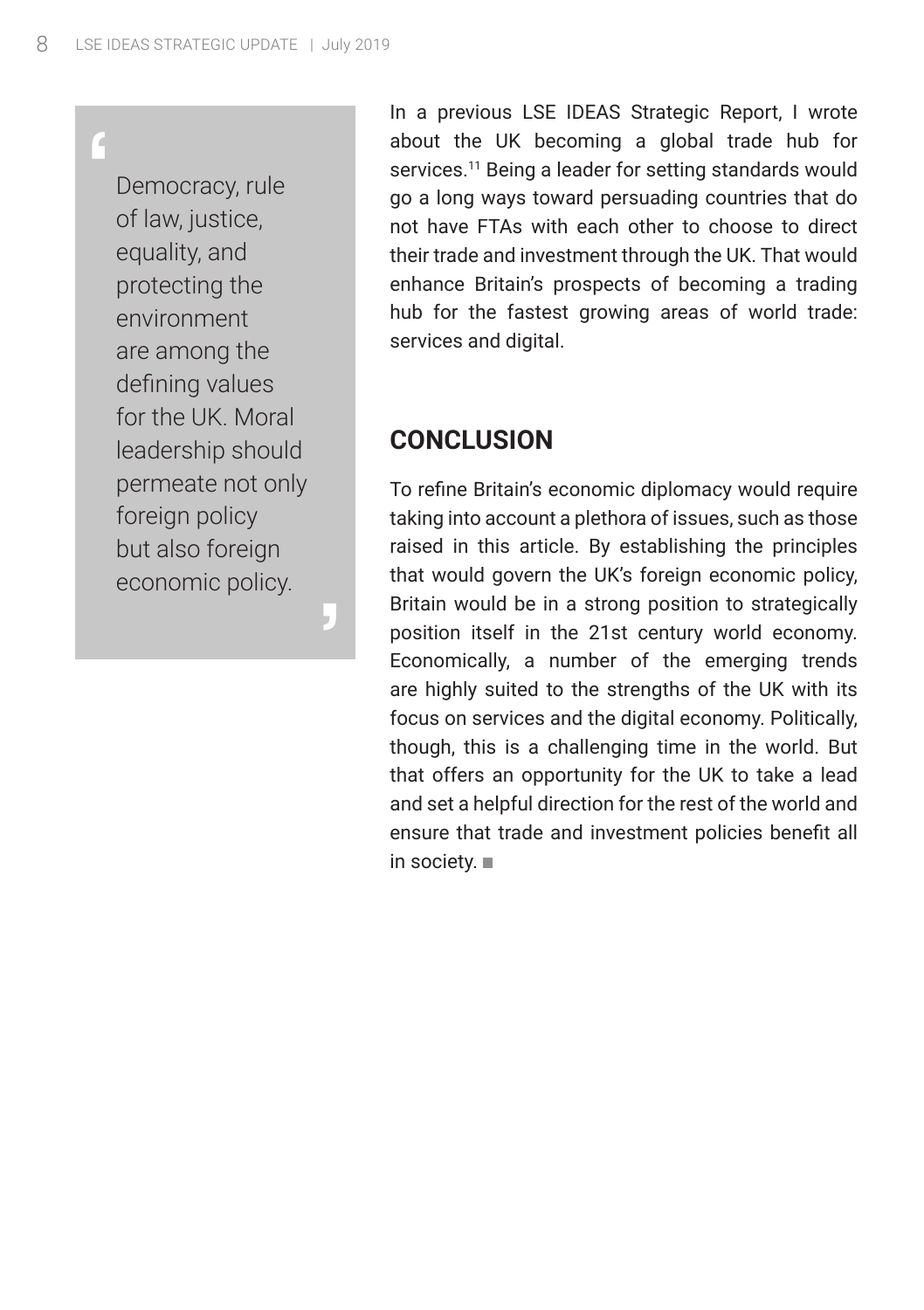#### **Endnotes**

- 1 Jan Melissen, Maaike Okano-Heijmans and Peter A.G. van Bergeijk, 2011, "Economic Diplomacy: The Issues," The Hague Journal of Diplomacy, Volume 6, Issue 1-2, pp. 1-6, https://brill.com/view/journals/ hjd/6/1-2/article-p1\_1.xml?lang=en
- 2 Florence Bouyala Imbert, 2017, "EU Economic Diplomacy Strategy," European Parliament, http://www. europarl.europa.eu/RegData/ etudes/IDAN/2017/570483/EXPO\_ IDA(2017)570483\_EN.pdf
- 3 OECD, 2010, "Measuring Globalisation: OECD Economic Globalisation Indicators 2010" https://www.oecd-ilibrary.org/ industry-and-services/measuringglobalisation-oecd-economicglobalisation-indicators-2010/ intra-firm-trade-in-selected-oecdcountries\_9789264084360-74-en
- 4 Julian Braithwaite, 2017, "The UK services economy and digital trade," Statement delivered at the UNCTAD Multi-Year Expert Meeting on Trade, Services and Development, https://www.gov.uk/government/ news/the-uk-services-economy-anddigital-trade
- 5 "A Step Forward for Digital Trade," 2017, Tech UK, https://www.techuk.org/insights/ news/item/14682-a-step-forwardfor-digital-trade
- 6 "Digital Planet: How Competitiveness and Trust in Digital Economies Varies Across the World," 2017, The Fletcher School, Tufts University, https://sites. tufts.edu/digitalplanet/dei17/
- 7 Sophia Price, 2019, "How Conservatives are Reshaping Overseas Aid in the Brexit Era," LSE Brexit blog, https://blogs.lse.ac.uk/ brexit/2019/02/26/howconservatives-are-reshapingoverseas-aid-in-the-brexit-era/
- 8 PM Speech at Commonwealth leaders reception during United Nations General Assembly 2017, https://www.gov.uk/government/ speeches/pm-speech-atcommonwealth-leaders-reception
- 9 "Consultation on the UK Potentially Seeking Accession to the Comprehensive and Progressive Agreement for Trans-Pacific Partnership (CPTPP)," 2018, Department for International Trade, UK Government, https://consultations.trade.gov.uk/ policy/consultation-on-uk-accessionto-the-cptpp/
- 10 Linda Yueh, 2018, *The Great Economists: How Their Ideas Can Help Us Today,* Chapter 3 on "Do Trade Deficits Matter?", https://www.penguin.co.uk/ books/287978/the-greateconomists/9780241974476.html
- 11 Linda Yueh, 2017, "Realising the Aims of 'Global Britain,'" LSE IDEAS Strategic Update, http://www.lse.ac.uk/ideas/ publications/updates/global-britain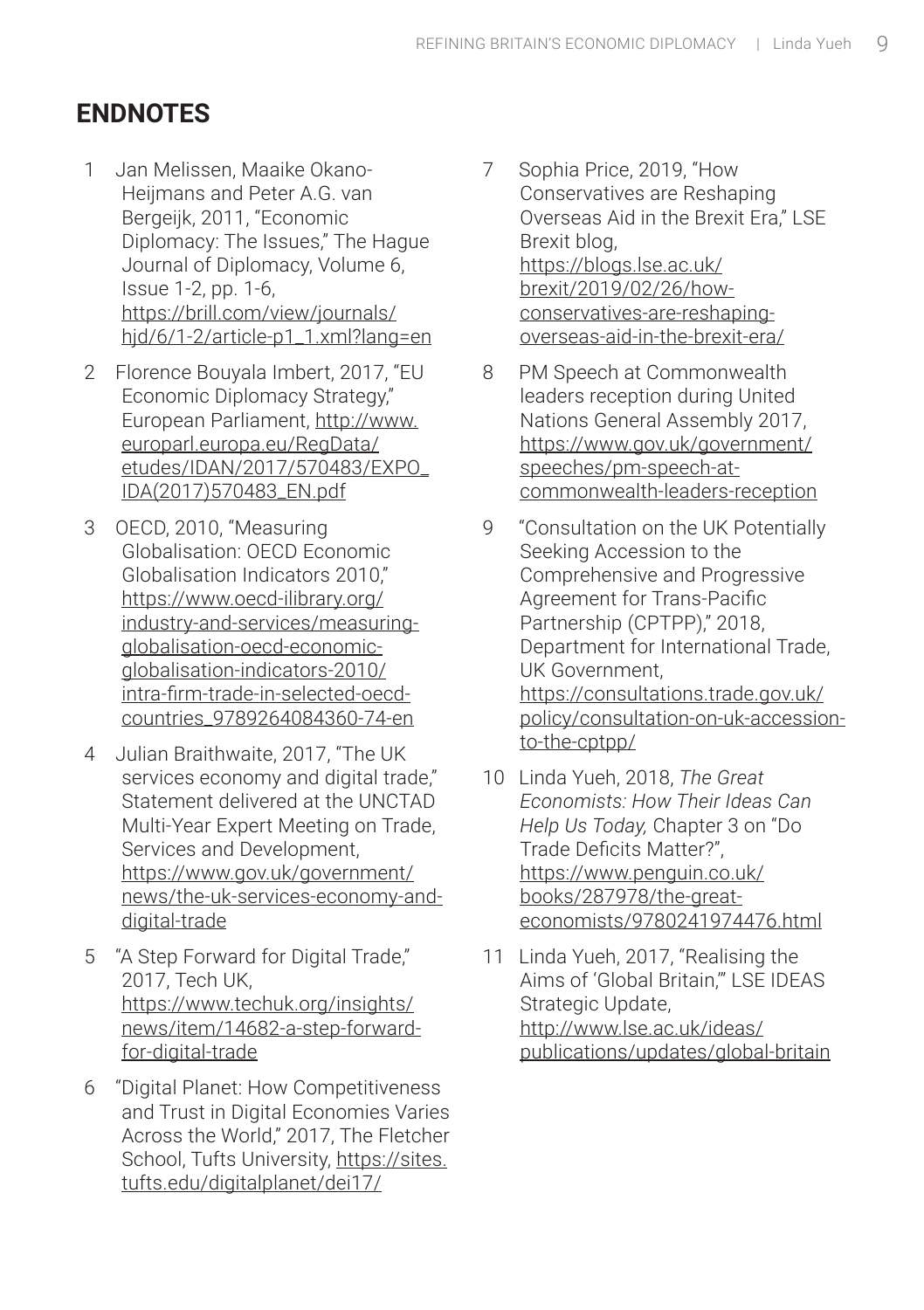## **THE AUTHOR**

**Professor Linda Yueh** is Visiting Professor at LSE IDEAS and Chair of the LSE Economic Diplomacy Commission. She also serves on the Policy Committee of the Centre for Economic Performance at LSE. She is Fellow in Economics, St Edmund Hall, University of Oxford and Adjunct Professor of Economics, London Business School. She was Visiting Professor of Economics at Peking University. Professor Yueh is the Editor of the Routledge Series on Economic Growth and Development and the author of numerous books, including *China's Growth: The Making of an Economic Superpower and The Great Economists: How Their Ideas Can Help Us Today.*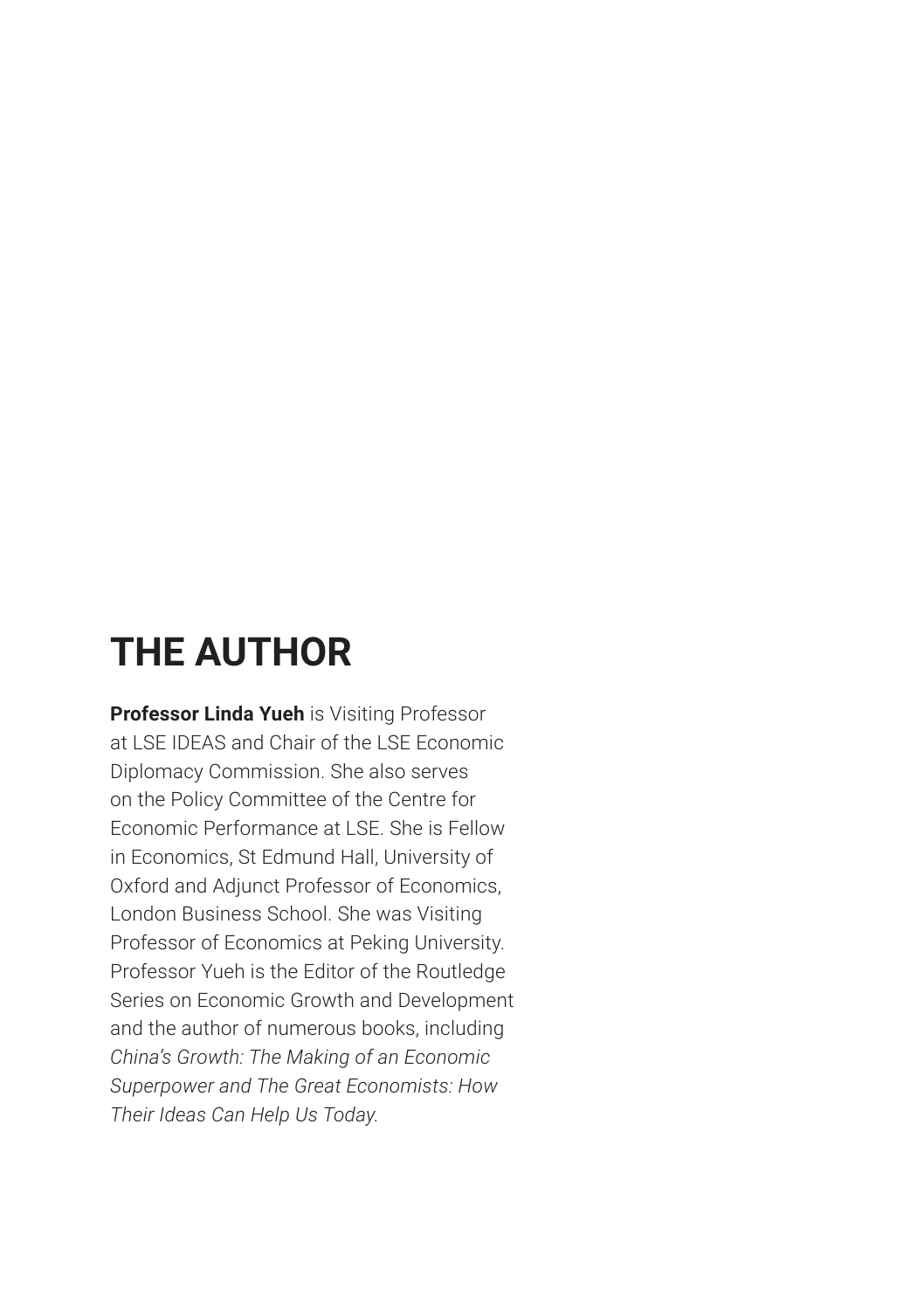

THE LONDON SCHOOL OF **FCONOMICS** AND **POLITICAL SCIENCE** 

## INTERNATIONAL STRATEGY AND DIPLOMACY EXECUTIVE MASTERS PROGRAMME

**LSE IDEAS**, a Centre for the study of international affairs, brings together academics and policymakers to think strategically about world events.

This one year **EXECUTIVE MASTERS PROGRAMME** is at the heart of that endeavour. While studying in a world-leading university you will be able to learn from top LSE academics and senior policy practitioners.

The programme will sharpen your ability to challenge conventional thinking, explore new techniques for addressing risk and threats, and coach you in devising effective strategies to address them.

The course has been especially tailored so that you can accelerate your career while holding a demanding position in the public or private sector.

 "Right from the first week I was able to apply the lessons I had learnt to our operational and policy work and to coach my teams to look at issues differently."

- **Karen Pierce** British Ambassador to the United Nations

#### **CONTACT US**

 ideas.strategy@lse.ac.uk +44 (0)20 7955 6526 ideas.strategy@lse.ac.uk<br>+44 (0)20 7955 6526<br>lse.ac.uk/ideas/exec